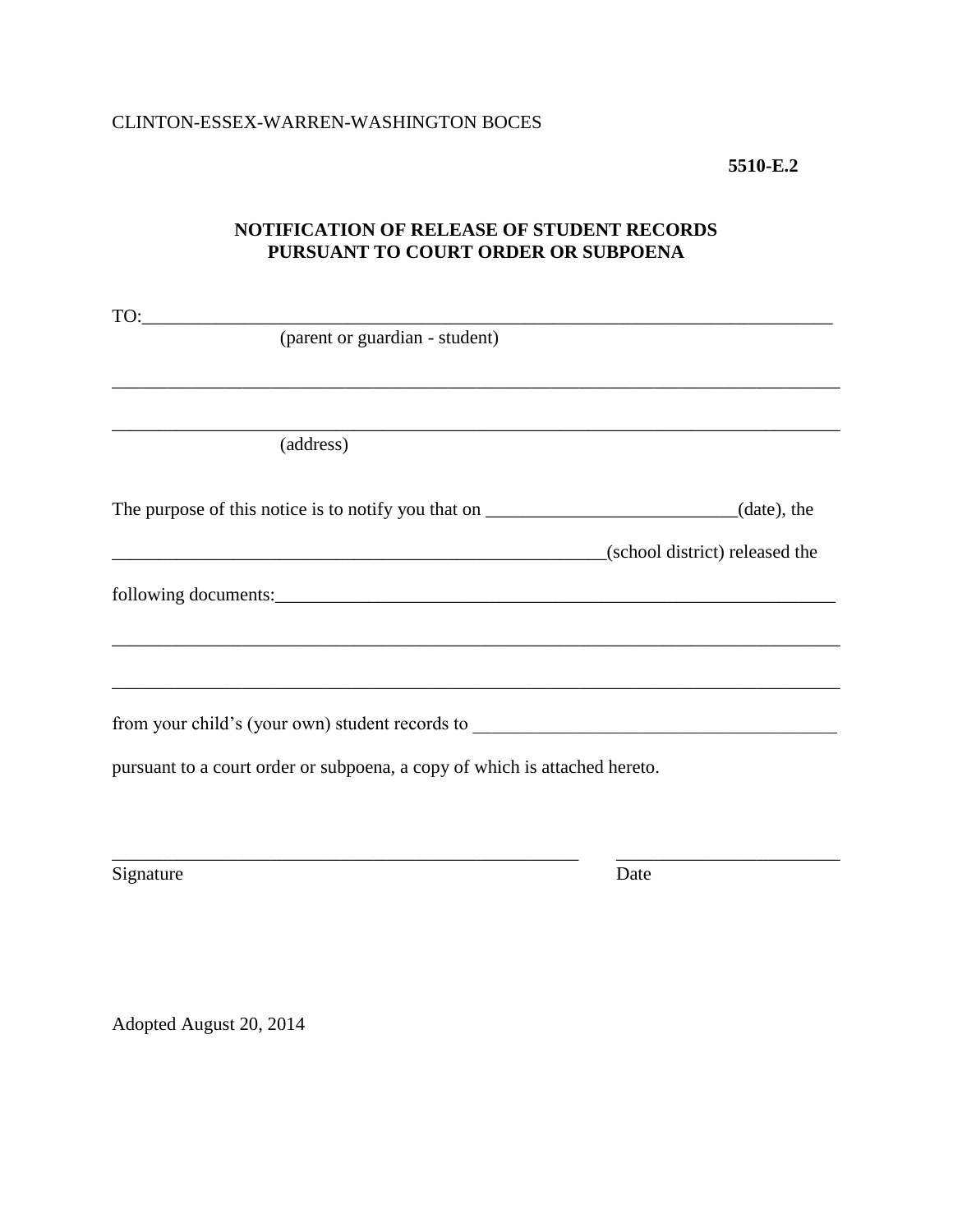## CLINTON-ESSEX-WARREN-WASHINGTON BOCES

**5510-E.3**

# **APPLICATION TO REVIEW STUDENT RECORDS BY PARTIES ENTITLED THERETO WITHOUT CONSENT OF PARENT/GUARDIAN OR STUDENT**

I,\_\_\_\_\_\_\_\_\_\_\_\_\_\_\_\_\_\_\_\_\_\_\_\_\_\_\_\_\_\_\_\_\_\_\_\_\_\_\_\_\_\_\_\_\_\_\_\_\_\_\_\_\_\_\_\_\_\_\_\_\_\_\_\_\_\_\_\_\_\_\_\_\_\_\_\_,

have hereby requested access to \_\_\_\_\_\_\_\_\_\_\_\_\_\_\_\_\_\_\_\_\_\_\_\_\_\_\_\_\_\_\_\_\_\_\_\_\_\_\_\_\_\_\_\_\_\_\_\_\_\_\_

records for the following reasons:

Said records will not be made available to any other person or persons without the specific written consent of

\_\_\_\_\_\_\_\_\_\_\_\_\_\_\_\_\_\_\_\_\_\_\_\_\_\_\_\_\_\_\_\_\_\_\_\_\_\_\_\_\_\_\_\_\_\_\_\_\_\_\_\_\_\_\_\_\_\_\_\_\_\_\_\_\_\_\_\_\_\_\_\_\_\_\_\_\_\_

\_\_\_\_\_\_\_\_\_\_\_\_\_\_\_\_\_\_\_\_\_\_\_\_\_\_\_\_\_\_\_\_\_\_\_\_\_\_\_\_\_\_\_\_\_\_\_\_\_\_\_\_\_\_\_\_\_\_\_\_\_\_\_\_\_\_\_\_\_\_\_\_\_\_\_\_\_\_

(parent/guardian - student)

Signature\_\_\_\_\_\_\_\_\_\_\_\_\_\_\_\_\_\_\_\_\_\_\_\_\_\_\_\_\_\_\_\_\_\_\_\_\_\_\_\_\_\_\_\_\_\_\_Date\_\_\_\_\_\_\_\_\_\_\_\_\_\_\_\_\_\_\_

Adopted August 20, 2014